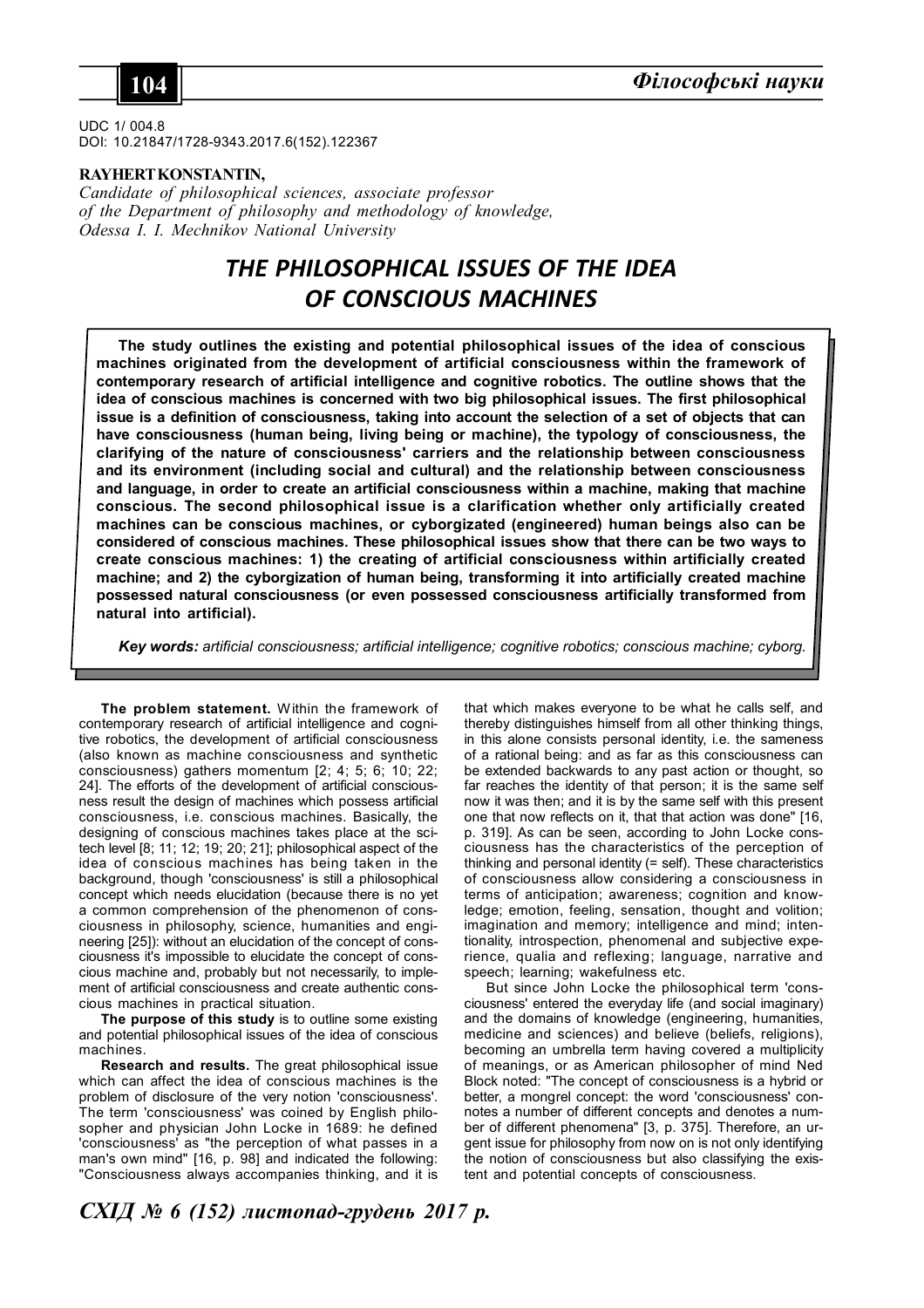## *Історичні науки* **105** *Філософські науки*

There are a few typologies of consciousness in philosophical literature [3; 17]. One of them, for example, was provided by Ned Block. He suggested two concepts (types) of consciousness: (1) phenomenal consciousness (P-consciousness) and (2) access-consciousness (A-consciousness). Phenomenal consciousness is experience ("We have P-conscious states when we see, hear, smell, taste, and have pains" [3, p. 380]) which properties are distinct from any cognitive, intentional or functional property ("Cognitive = essentially involving thought; intentional properties = properties in virtue of which a representation or state is about something; functional properties = e.g., properties definable in terms of a computer program" [3, p. 381]). Phenomenal consciousness deals with qualia (individual instances of phenomenal experience) and, thus, is related to the hard problem of consciousness [7] and the mind-body (psycho-physical) problem [14]. Accessconsciousness is the states which "must always be states of consciousness of" [3, p. 383], because the representations of content of the states are functional, i.e. system-relative ("What makes a state A-conscious is what a representation of its content does in a system") [3, p. 383]; simply put, access-consciousness is something through which information in one's mind is accessible for verbal report, reasoning and the control of behaviour.

And now you can imagine that Ned Block's typology of consciousness can be enough to reproduce the consciousness within the machine. However, you could be faced with one problem: metaphorically, at the present level of the development of artificial intelligence, cognitive robotics, computer engineering and science, and cybernetics you already have phenomenal and access consciousness - phenomenal consciousness is computer hardware (the machine's equivalent of experience) and access-consciousness is computer software (the machine's equivalent of something whereby information is accessible for verbal report, reasoning and the control of behaviour). I foresee that this metaphor will be met with hostility by the researchers: probably, they will say that we cannot verify the presence of consciousness within computer system consisted of hardware and software, because there is no yet a conventional criterion for recognizing consciousness within the conscious machine in contemporary philosophy, science, humanity, medicine and engineering. And this criterion still cannot be singled out because today there are too many conceptions of consciousness and there is no single criterion for choosing among them the most correct (true) one. The researchers of consciousness and, respectively, of artificial consciousness and conscious machines can't reach an agreement what to consider consciousness and by which parameters to identify the presence of consciousness: here it is not clear whether consciousness depends of the nature of its carrier; whether culture, society or environment plays any role in the formation of consciousness; whether is language an important thing in the formation of consciousness and if language is important, then whether only natural language forms consciousness, either artificial language can do it too etc. Let's have a look at those closer.

Within the philosophical issue of the nature of carrier of consciousness there can be formulated two philosophical questions: 1. "Can only a biological being be a carrier of consciousness?" 2. "Can an artificial (nonbiological) being be also a carrier of consciousness?"

If only a biological being can be a carrier of consciousness, then any artificial consciousness cannot be simulated (or recreated) on a non-biological substrate. This means that if the researchers want to create artificial consciousness they'd have to create the machines based on a biological substrate. And furthermore, the researchers have to answer the following questions: "Do only human beings possess consciousness?" "If the answer is "Yes", then what of it, the brain, the nervous system or the entire biological body of human being, is involved in the emergence of human consciousness?" The answer to this question allows creating an artificial consciousness within the machine created on a biological substrate with the help of biotechnology and biomedical engineering, more precisely, within a comparable part recreated in the machine. More interesting that the answer to this question could entail the strange and fantastic at first glance questions like "Can a conscious machine built on a biological substrate suffer from mental disorders of consciousness (something like machine's Delirium, Oneiroid, Sopor, Amentia, Twilight state etc.)?" or "Can a conscious machine built on a biological substrate take a solipsistic position?"

If the answer is "No" to question "Do only human beings possess consciousness?", then who else among the living beings can possess consciousness, and, more important, are there similarities and differences between human consciousness and consciousness of other living beings?" The answer to this question expands the variety of potential implementations of artificial consciousness within a machine based on a biological substrate.

Thus, in general, if only a biological being can be a carrier of consciousness, then a conscious machine can be built only on a biological base. In such a case a conscious machine might be a biorobot or even a human clone.

But if an artificial being can be also a carrier of consciousness, then any artificial consciousness can be simulated (or recreated) on a non-biological substrate. In this case, there is no need to reproduce the architecture of the brain or nervous system of human or other biological being within the machine; and we again run into the problem of identifying the criterion for the presence of an authentic consciousness in the machine: perhaps, because of the non-biological substrate, we will not be able to recognize consciousness in a machine built on this non-biological substrate. It turns out that at contemporary stage of the development of artificial consciousness research the natural way of creating artificial consciousness is to model the biological substrate in machines to make these machines conscious.

The solution of the philosophical issue of relation between consciousness and language depends on selected conception of consciousness; more precisely, from what whether we think that consciousness is a unique feature of a human being, or other beings can also possess consciousness. If we think that consciousness, at least, is presented in many species of animals then we are faced with the problem of the radically uneven distribution of language [13], because not every species has its own language, and that leads us to the point of view that language doesn't matter for consciousness. But if we bethink that when we aware of, we are thinking and simultaneously we as though are saying within through a natural language, conducting an internal monologue, an internal speech, then we have to admit that language does matter for consciousness. The latter entails, firstly, the question whether language affects consciousness (the Sapir-Whorf hypothesis aka Linguistic relativity) or consciousness affects language or it all depends on situation; and, secondly, the question whether there is only the relationship between natural language and consciousness, or there can be a relationship between artificial language and consciousness either. The latter is problematic, because all artificial languages, except constructed inter-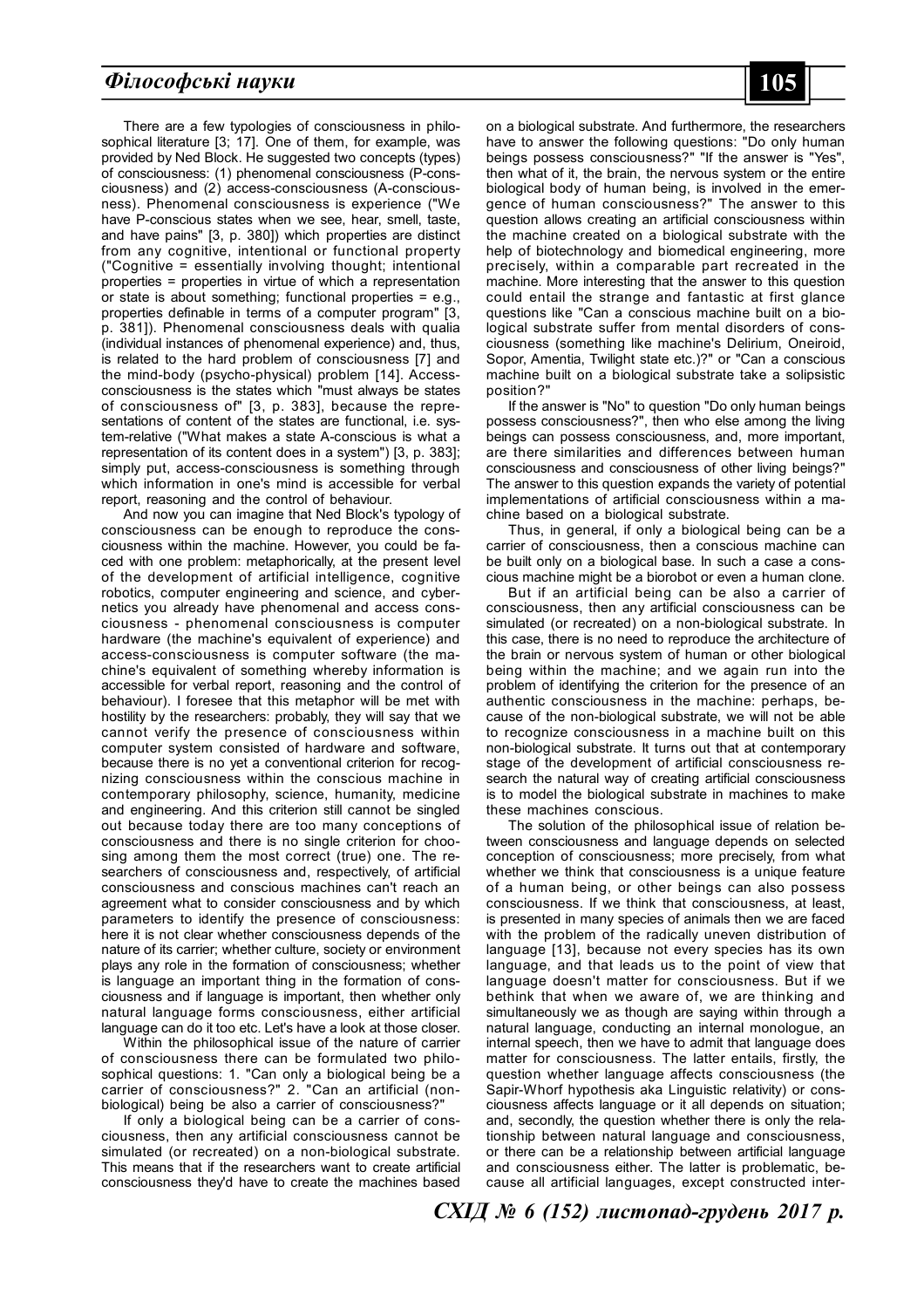national auxiliary languages like Esperanto, Ido or Interlingua, are not languages in the strict sense: they are sign systems of the speech fixation metaphorically called 'languages' [1, c. 145]. Nevertheless, we cannot rule out such an opportunity that those sign systems, called 'languages' and participating in communication, cannot affect consciousness or consciousness can use one of those systems instead of natural language. There is one well-known fact that in 2017 two robots (bots), created by Facebook and known as Alice and Boob, developed their own machine language extemporaneously, and that language was incomprehensible for the creators of those robots [23], although it is quite possible that the robots conducted meaningful dialogues in their own language. So, if the language or quasi-language is related to the formation of consciousness, then there is a high probability that robots Alice and Bob, this artificial intelligence created by Facebook, having created their own (machine) (quasi)language, could create their own (machine) consciousness within themselves; but we can't testify it because, firstly, Facebook liquidated those robots, and, secondly, even if we could testify, we would not be able to recognize those robots' consciousness because we couldn't even understand those robots' language.

The philosophical issue of relation between consciousness and language allows us to raise the philosophical issue about relation between consciousness and its environment, including cultural and social: natural language, being a sign system, is a social (and cultural) construction used in transmission of information (communication) and able to affect communicant(s); so, if consciousness uses (or is based on) natural language, then consciousness is depended on that socially (culturally) constructed language which itself is limited in describing the environment. But this all matters only if it recognizes the relationship between consciousness and language.

And, finally, I would like to draw attention to one more philosophical issue: "Can only machines possessed artificial consciousness be considered conscious machines?" This question is not meaningless because of the phenomena of artificial intelligence and cyborg. Wellknown that in 1964 American mathematician and computer scientist John McCarthy, who coined the term 'artificial intelligence', started designing technology that had to simulate human capabilities to replace human beings with intelligent machines [18, p. 1], cognitive robots. At the same time American engineer and inventor Douglas Engelbart started creating a computer system that had to 'augment' or extend human capabilities, "rather than to mimic or replace them" [18, p. 1]. Thus, there were two types of cyborgs, hybrids of machine and biological: (1) cyborg as a machine augmented by some biological stuff and (2) cyborg as a biological being (for example, a human being) augmented by some machine stuff. So, we perfectly can imagine the first type of cyborg as a machine possessed an artificial consciousness modeled or not after a natural consciousness, although we can have doubts about the presence of consciousness within that type of cyborg because we can't know if the correct conception of consciousness was used for implementation of artificial consciousness. In case of the second hybrid we can have no doubts in the presence of consciousness within a cyborg because we deal with a cyborgizated human being who has already possessed consciousness before the cyborgization. And here is the question: "If human being is a cyborg now, that is, a partly machine, then could that human being be considered as a conscious machine?" Ironically, a human being even now can be considered a

machine thanks to the philosophies of Julien Offray de La Mettrie [15] and Jerry Fodor (who believed that human brain was in its way a computer) [9], for example. Moreover, American technology and science reporter John Markoff points out the paradox: "The paradox is that the same technologies that extend the intellectual power of humans can displace them as well" [18, p. 1]. That means that not only artificially created beings (machines possessed artificial intelligence) can replace human beings in situations where humans' intellectual and physical power is not enough but the very human beings more and more augmenting, extending and replacing their own natural parts can become being indistinguishable from artificially created beings and, weirdly, all of this can make them conscious machines.

#### **Conclusions**

Our outline shows that the idea of conscious machines is concerned with two big philosophical issues. The first philosophical issue is a definition of consciousness, taking into account the selection of a set of objects that can have consciousness (human being, living being or machine), the typology of consciousness, the clarifying of the nature of consciousness' carriers and the relationship between consciousness and its environment (including social and cultural) and the relationship between consciousness and language, in order to create an artificial consciousness within a machine, making that machine conscious.

The second philosophical issue is a clarification whether only artificially created machines can be conscious machines, or cyborgizated (engineered) human beings also can be considered of conscious machines.

These philosophical issues show that there can be two ways to create conscious machines: 1) the creating of artificial consciousness within artificially created machine; and 2) the cyborgization of human being, transforming it into artificially created machine possessed natural consciousness (or even possessed consciousness artificially transformed from natural into artificial).

#### **REFERENCES**

1. Rayhert, K. W. (2016). The Theoretic Loading of the Conceptual Metaphor of Logical Language. *Filosofiia i politologiia v konteksti suchasnoyi kultury*, №2 (11), pp. 144-150 (ukr).

2. Aleksander, I. (1995). *Artificial Neuroconsciousness: An Update*, available at: https://web.archive.org/web/19970302014628/ http://www.ee.ic.ac.uk/research/neural/publications/iwann.html. DOI: 10.1007/3-540-59497-3\_224.

3. Block, N. (1997). On a Confusion about a Function of Consciousness, in Block N., Flanagan O. and Guzeldere G. (Eds.), *The Nature of Consciousness. Philosophical Debates*. Cambridge, MA: The MIT Press, pp. 375-416.

4. Boyles, R. J. (2012). *Artificial Qualia, Intentional Systems and Machine Consciousness*, available at: https://philpapers.org/ archive/BOYAQI.pdf.

5. Buttazzo, G. (2011). Artificial Consciousness: Utopia or Real Possibility? *Computer*, №7, pp. 24-30. DOI: 10.1109/2.933500.

6. Chalmers, D. J. (2011). A Computational Foundation for the Study of Cognition. *Journal of Cognitive Science*, №4, pp. 325- 359. DOI: 10.17791/jcs.2011.12.4.325.

7. Chalmers, D. J. (2010). Facing Up to the Problem of Consciousness. Chalmers, D. J. (2010). *The Character of Consciousness*. Oxford; New York: Oxford University Press, pp. 3-27. DOI: 10.1093/acprof:oso/9780195311105.003.0001.

8. Dehaene, S., Lau, H. & Kouider, S. (2017). W hat is Consciousness, and Could Machines Have It? *Science*, №6362, pp. 486-492. DOI: 10.1126/science.aan8871.

9. Fodor, J. (1975).*The Language of Thought*. New York: Thomas Y. Crowell.